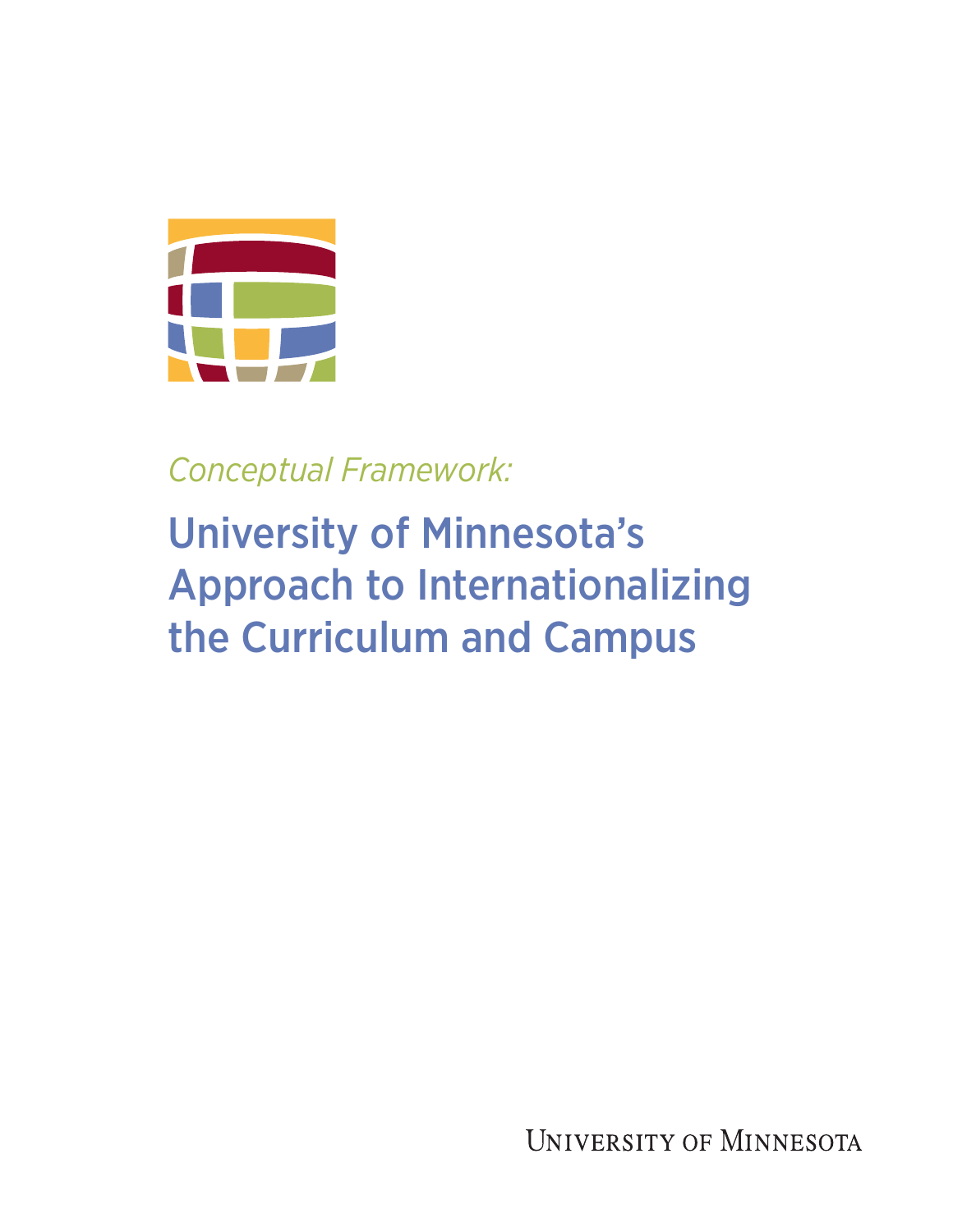## For more information:

**This article was originally conceptualized in 2009 by Gayle Woodruff, and then written in 2010 by Christine Parcells, graduate research assistant. It was revised in 2011 by Woodruff and Mary Katherine O'Brien, graduate research assistant.**

**Gayle Woodruff** Director of curriculum and campus internationalization gwoodruf@umn.edu

© 2013 Regents of the University of Minnesota. All rights reserved.

Published by the Global Programs and Strategy Alliance at the University of Minnesota. 100 University International Center 331 - 17th Avenue Southeast Minneapolis MN 55414 612-624-5580 global@umn.edu

The University of Minnesota shall provide equal access to and opportunity in its programs, facilities, and employment without regard to race, color, creed, religion, national origin, gender, age, marital status, disability, public assistance status, veteran status, sexual orientation, gender identity, or gender expression.

This publication/material is available in alternative formats upon request. Direct requests to the Global Programs and Strategy Alliance, 612-624-5580 or global@umn.edu.

The University of Minnesota, founded in the belief that all people are enriched by understanding, is dedicated to the advancement of learning and the search for truth; to the sharing of this knowledge through education for a diverse community; and to the application of this knowledge to benefit the people of the state, the nation and the world. The University's threefold mission of research and discovery, teaching and learning, and outreach and public service is carried out on multiple campuses and throughout the state.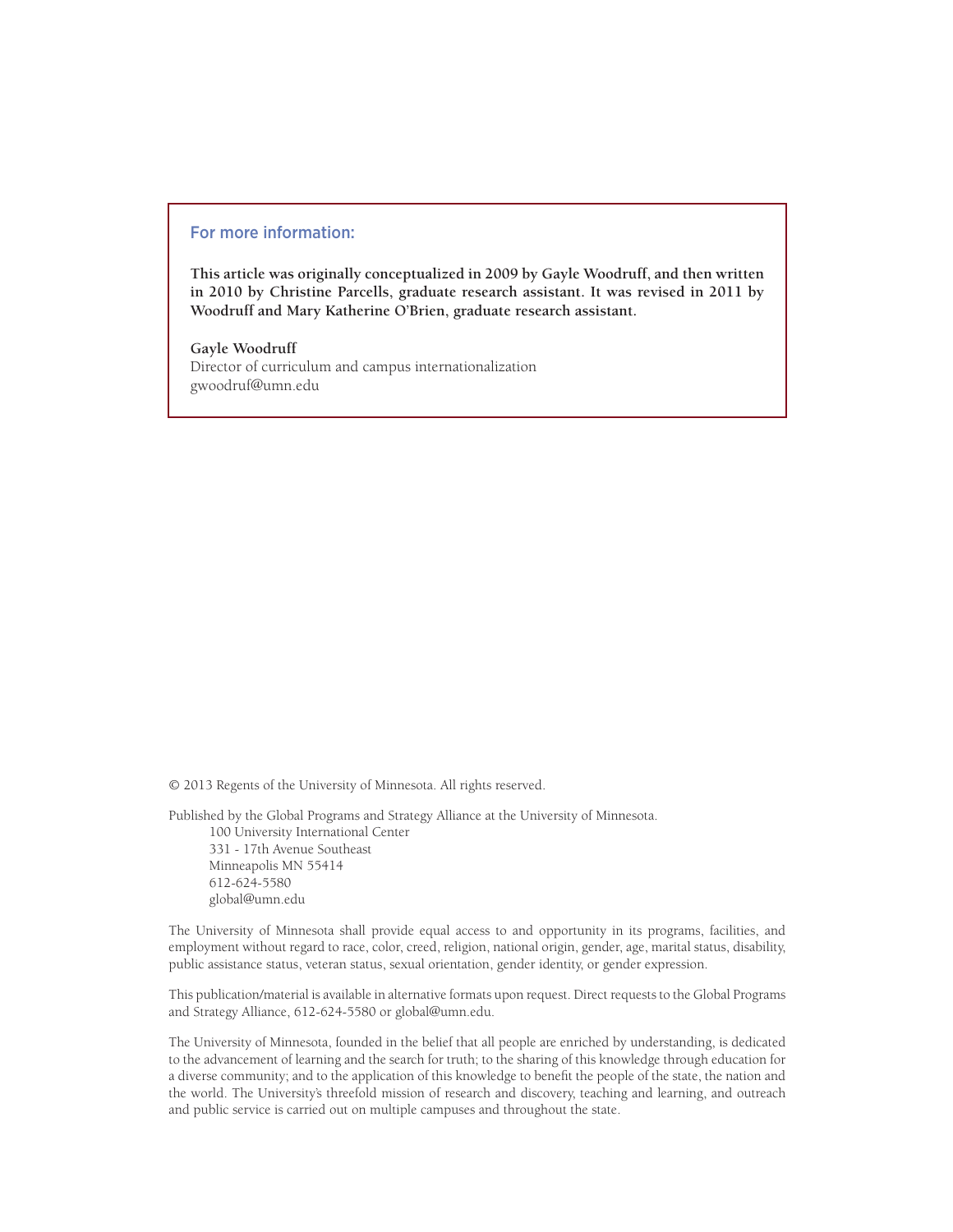The Global Programs and Strategy Alliance (GPS Alliance) team for curriculum and campus internationalization continues to develop and revise a guiding framework for its work in aiding the University of Minnesota (U of M) to achieve its goal of graduating students who are prepared for global citizenship. Ongoing research adds to our bibliographies on the internationalization of higher education, study abroad outcomes, and the internationalization of the disciplines. From this research, four recent articles emerged as a foundation that best explains the intention of our efforts and to identify desirable outcomes from the internationalization process. These articles focus on global competency, internationalization of the self (Sanderson, 2008), and the ways in which the disciplines engage in internationalization (Clifford, 2009). Additionally, two of these articles focus on specific disciplines—globally competent engineers (Downey et al., 2006) and internationalization of mathematics (Applebaum et al., 2009). The core ideas of these articles can serve as concrete examples of the ways in which internationalization is applicable across academic disciplines. The following summary discusses the articles' key insights broadly.

To ground our motives for internationalization, we—as academics and practitioners—must ask ourselves, *What do global competency and international perspectives add to the disciplines and, more specifically, to student learning outcomes?* We first must establish learning criteria, or outcomes, for our students. The U of M has already determined that "global citizenship" is a desirable outcome of its graduates, but what does this mean for students and what does this mean for the faculty members who guide student learning? In the article "The globally competent engineer: Working effectively with people who define problems differently," Downey et al. (2006) identified three targeted areas for competency development: knowledge, abilities, and predispositions. The authors acknowledge that students need to understand how professionals' approaches to work differ from country to country, and from culture to culture. They further argue that students must move beyond awareness and apply what they learn in new or unfamiliar situations. Finally, and perhaps the most difficult task to achieve, Downey et al. assert that students must develop tendencies to not assume "right" or "wrong" approaches to the work of others who may define and solve problems differently (Ibid). In order to achieve these outcomes, students must learn to understand difference and must know how to effectively engage with people from other countries.

Applebaum et al. (2009) suggest additional knowledge-based learning outcomes in their article "Internationalizing the university mathematics curriculum." The authors indicate that students should recognize the contributions and developments of discipline-specific concepts from non-Western cultures, and that they should be aware of the social role that an academic discipline plays across cultures.

Applebaum et al. advocate for hands-on experience interacting with scholars and practitioners from different countries in their disciplines to foster this deeper understanding. Echoing Downey et al. (2006), the authors speak to the need for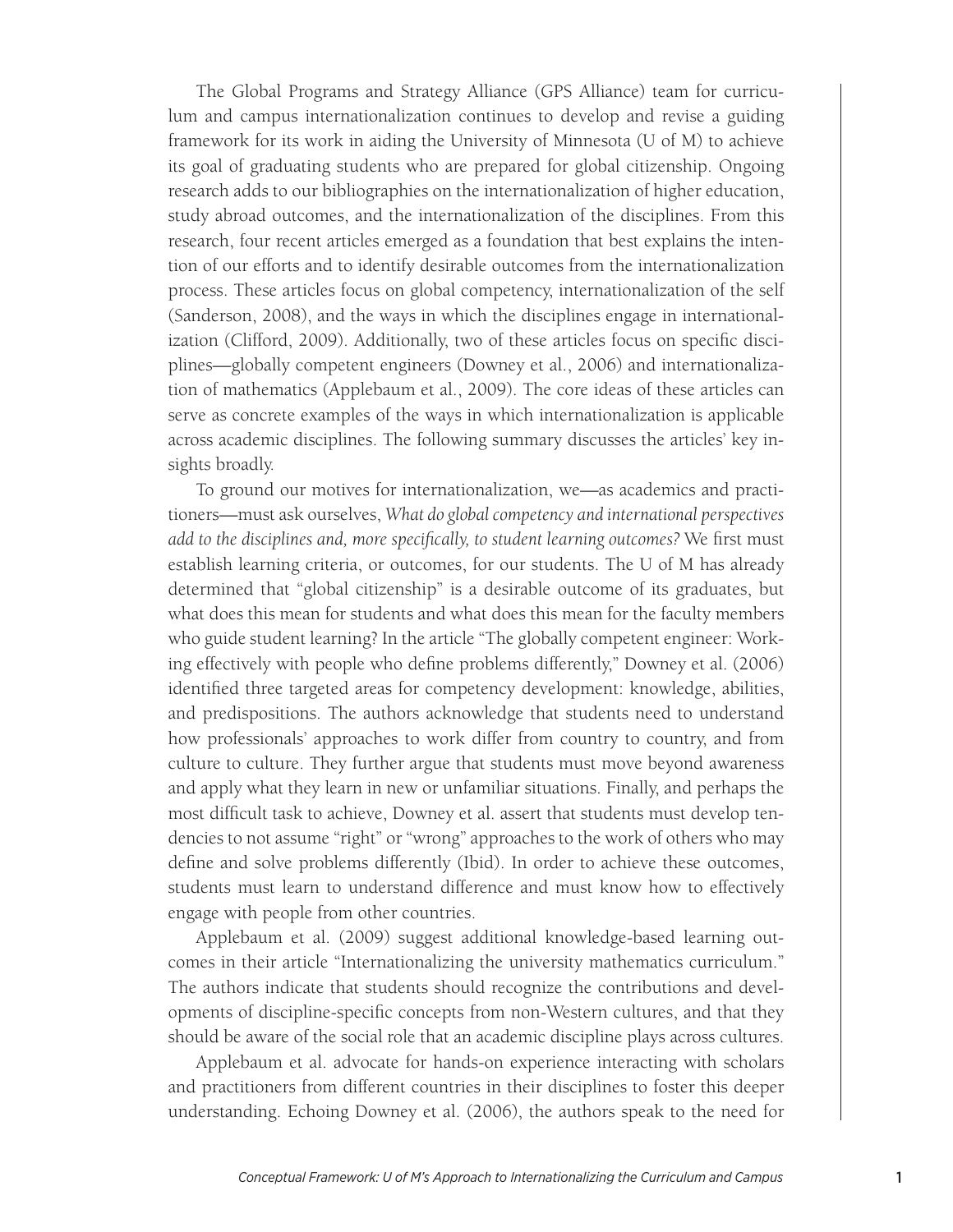sensitivity to cultural differences and the appreciation of different approaches to solving problems beyond an awareness of the problems themselves.

Faculty are uniquely positioned to enable students to effectively achieve these learning outcomes. An authentic teaching approach, in which faculty learn and practice self-reflection of their own cultural and personal value systems to better understand their worldview (Cranton, 2001, as discussed in Sanderson, 2008), is a critical element of campus internationalization and development of global citizens. If an institution expects graduates to be accepting and knowledgeable of cultural differences, it is especially important for faculty to have modeled this and aided students in the development of these capabilities. Two forms of reflection are particularly useful: A focus on *content*—understanding the development of personal identity, and a focus on *process*—how to question one's underlying value premises. Through this type of self-reflection, faculty can better understand how their values influence their own behaviors, assumptions, beliefs, and perspectives. Moreover, it is necessary to understand how these influences shape faculty's teaching practices and the classroom environment that is created for students.

In addition to authentic teaching, Sanderson (2008) recommends incorporating a "cosmopolitan outlook" into a faculty member's academic self. He argues that faculty should develop openness to others, to different places, and to new experiences. An important component of cosmopolitanism is recognizing the dynamic between local and global influences; by understanding the interplay of global influences on the local environment in which faculty teach, faculty can better relate a global learning environment to their students. It is important for faculty to holistically embrace such a transformation, meaning that such an outlook cannot be turned "on" or "off" in and outside of the classroom environment.

To more broadly understand the disciplines, we look to Clifford's (2009) case study of an Australian university and her use of Becher and Trowler's (2001) categorization of the disciplines on a continuum. These categories include *hard pure*  (natural sciences and math), *hard applied* (science-based professions, e.g., engineering), *soft pure* (humanities and social sciences), *soft applied* (social professions, e.g., education, social work, and law)" (p.134). As more disciplines move toward interdisciplinary approaches, the boundaries between disciplines make classification more difficult. Clifford (2009) found that lecturers in hard disciplines believed it to be more difficult to understand how students from different backgrounds or different pedagogical approaches would change their discipline. Lecturers in the soft disciplines, conversely, saw their disciplines as more value-laden and open to different ways of thinking. Clifford's study identified the possibility of cultural clashes (e.g., because of religious values) in teaching certain social concepts in soft disciplines (Ibid). This study also identified the need to adapt to the learning environment as well as modifying course content when considering internationalization. This latter concept specifically refers to incorporating local elements from the place in which